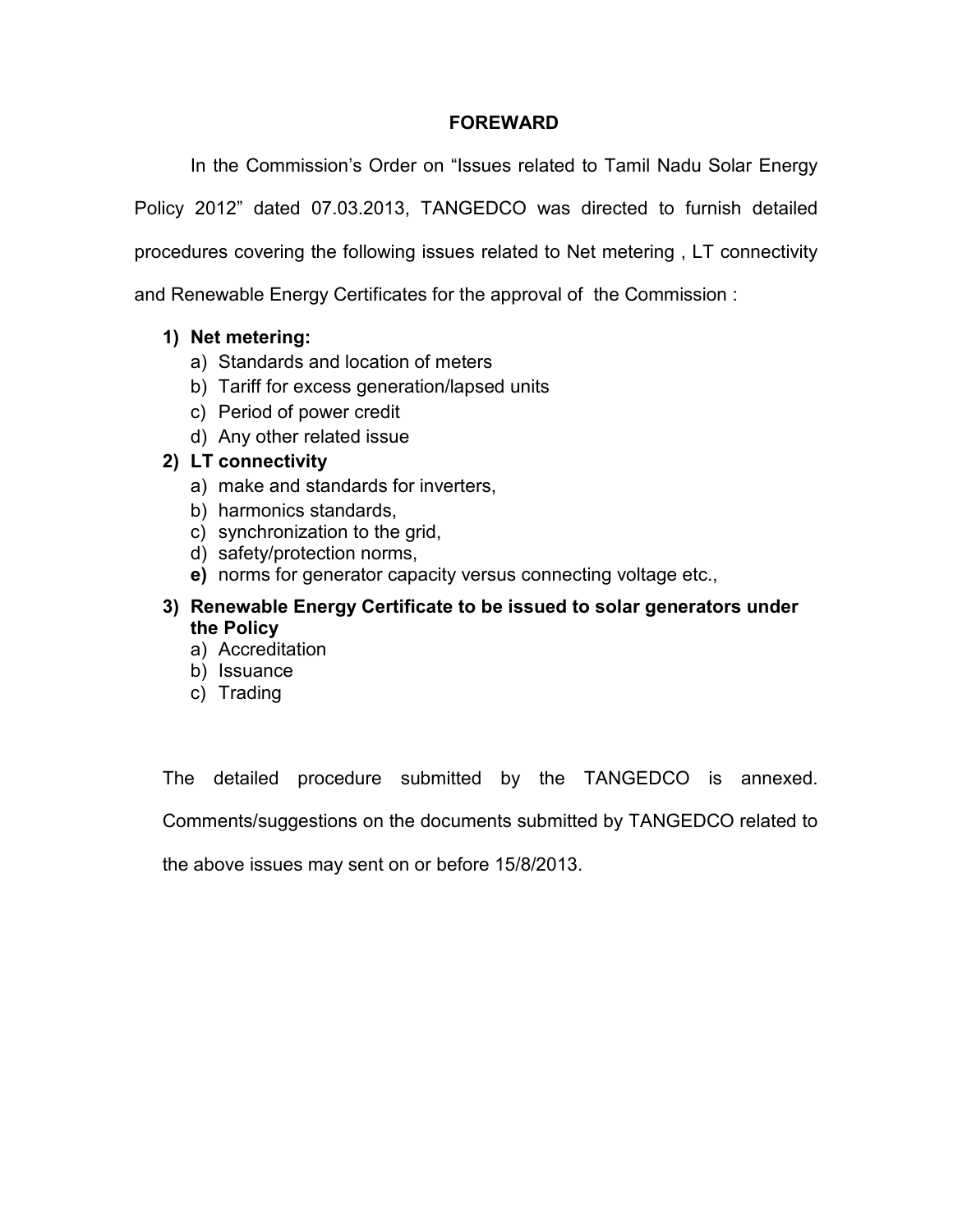### ANNEXURE

# PROCEDURE FOR LT CONNECTIVITY FOR LT ROOF TOP SOLAR PV PLANTS

### 1. Location of Meters:

- **a.** Two meters have to be installed by the solar power generator. One is for measuring solar generation and the other is for Import/Export measurement.
- **b.** The first meter, the generation meter has to be installed at the generator end after the inverter at the ground floor of the premises to facilitate easy access for meter reading. The point of solar power injection may be in between the load and the Import/Export (Bidirectional) meter.
- c. The second meter is the Bi-directional meter with AMR compatibility (Single phase or three phase as per requirement) for measuring Import/Export power. The first & the second meter have to be installed at the same locations where the present meter for consumption is installed.
- d. The cost of Bi-directional meter and the meter at the Generation end have to borne by the consumer.
- **e.** The Assessor will take two readings in the generator premises viz., one at the generation end and other at export/import meter end.
- f. While taking the reading at the generator end, in order to ensure the correctness of the generation and also to furnish correct generation details to TEDA, the reading should be joint meter reading ie. in the presence of the Solar Power Generator (SPG).
- g. Further in the Solar policy, hybrid generator is encouraged. In this case separate sets of meter and the meter reading procedure as above may have to be adopted at rooftop solar SPG and WEG end separately.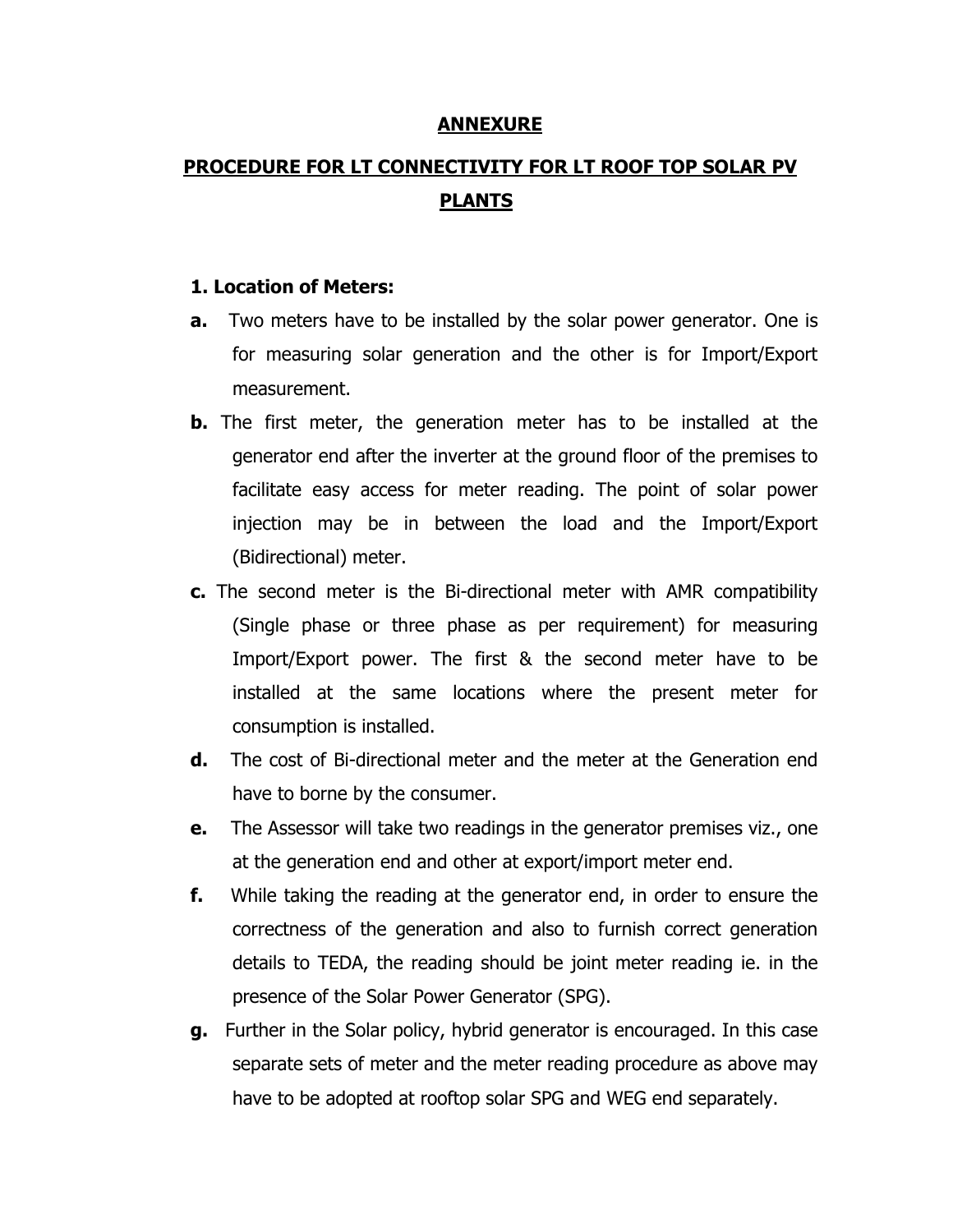- **h.** A new type of meter card to record the readings of generation details with the facility to incorporate both the Assessor's and consumer's initials have to be provided.
- **i.** Such card may also have the details of Generator's Bank Account Number to which the GBI have to be credited directly from TEDA.
- **j.** At the end of every monthly/Bi-monthly (for LTCT monthly reading) the details of solar energy generation will be communicated to TEDA by TANGEDCO through e-mail, to facilitate direct transfer of GBI amount to the generator.

## 2. Tariff for excess generation:

- **a.** At present there is no tariff rate for excess generation/Export of solar power. Commercial consumers will be allowed with power credits only. Both GBI and power credits will be allowed to domestic consumers.
- **b.** In the Solar Energy Policy 2012, net metering facility has been extended to solar power systems installed in commercial establishments and individual homes connected to the electrical grid to feed excess power back to grid with power credit facility.
- **c.** If the import of the energy is more than export then the net energy consumed has to be billed as per the tariff order for sale of power in vogue issued by the Hon'ble TNERC.
- **d.** If the export of energy is more than the import then the net energy generated may be treated as power credit and carried over to the next monthly/Bi-monthly billing cycle. The power credit shall be carried over upto the end of the Financial Year i.e. from April to March.

## 3. Period of power credit:

**a.** For every billing period in respect of both domestic and commercial consumers, consumption may be adjusted against the solar power export. Excess generation if any available will be adjusted in the next billing. Excess energy generation if any available at the end of the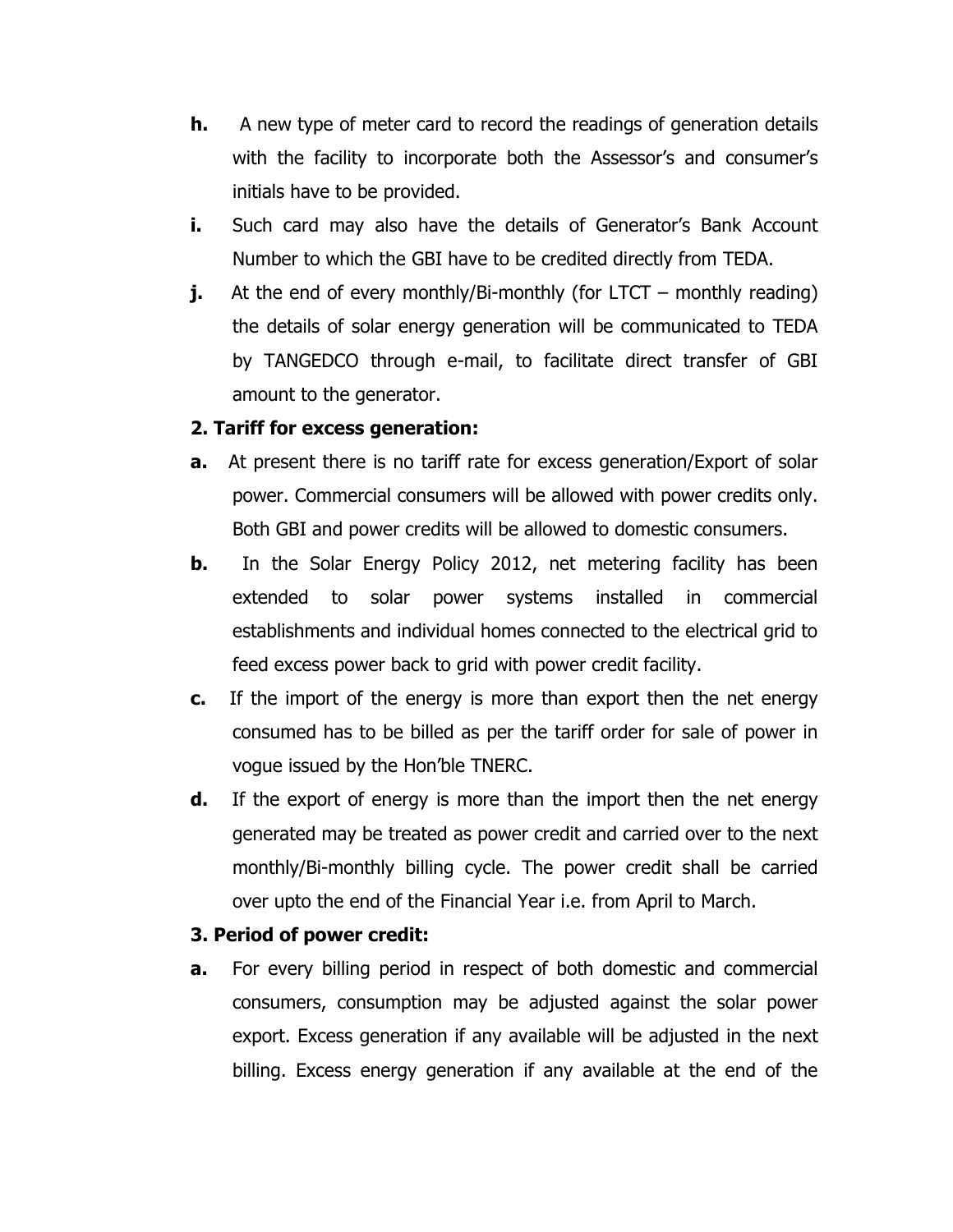year may be paid by TANGEDCO at 75% of the solar tariff fixed by the commission as in the case of wind mill generators.

## 4. Procedure for LT connectivity for solar generation:

- a. The responsibility of operation and maintenance of the Solar SPV including all accessories and apparatus lies with the consumer.
- b. The consumer is responsible for any defect in the roof top SPV and for its isolation if it affects any other apparatus or circuit in his own premises; also the SPV should be isolated if it is found detrimental to TANGEDCO's LT network.
- c. The design and installation of the roof top SPV should be equipped with appropriately rated protective devices to sense any abnormality in the system and carryout automatic isolation of the SPV from the grid. The inverters used should meet the necessary quality requirements and should be certified for their quality; the protection logics should be tested before commissioning of the plant.
- d. The automatic isolation or islanding protection of the SPV should be ensured for, no grid supply and low or over voltage conditions and within the required response time. Adequate rated fuses and fast acting circuit breakers on input and output side of the inverters and disconnect /Isolating switches to isolate DC and AC system for maintenance shall be provided. The consumer should provide for all internal safety and protective mechanism for earthing, surge, DC ground fault, transients etc.
- e. To prevent back feeding and possible accidents when maintenance works are carried out by TANGEDCO personnel, Double pole/Triple pole isolating disconnect switches which can be locked by TANGEDCO personnel should be provided. This is in addition to automatic sensing and isolating on grid supply failure etc and in addition to internal disconnect switches.
- f. The consumer is solely responsible for any accident to human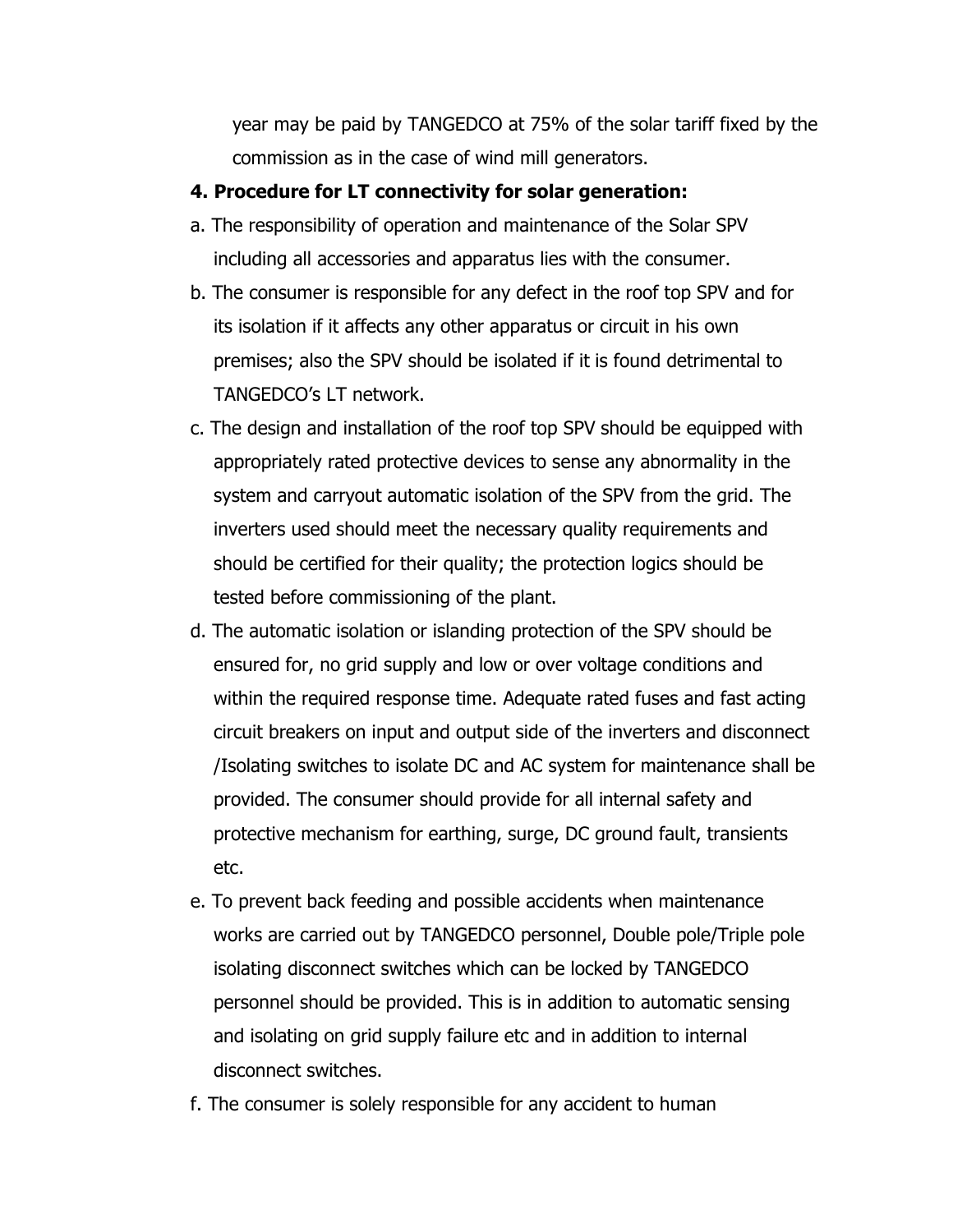being/animals whatsoever (fatal/non fatal/departmental/ non departmental) that may occur due to back feeding from the SPV plant when the grid supply is off.

- g. TANGEDCO reserves the right to disconnect the installation at any time in the event of damage to its grid, meter, etc or to prevent accident or damage.
- h. The consumer shall abide by all the codes and regulations to the extent applicable and in force from time to time. The consumer shall take necessary steps to abide these regulations and also comply with TNERC/TANGEDCO/CEIG requirements with respect to safe, secure and reliable function of the SPV plant and the grid. The power injected into the grid shall be of the required quality in respect of wave shape, frequency, absence of DC components etc.
- i. In the event of TANGEDCO's LT supply failure, the promoter has to ensure that there will not be any solar power being fed to the LT grid of TANGEDCO.
- j. The SPG shall restrict the harmonic generation within the limit to be issued by the Central Electricity Authority.
- k. The SPG (Domestic/Commercial consumer) may establish LT grid interactive solar power plant in the roof top or surface level with the following options.
	- 1. Grid interactive solar PV system without battery.
	- 2. Grid interactive solar PV system with full load battery backup.
	- 3. Grid interactive solar PV system with partial load battery backup.
	- 4. Grid interactive solar PV system with full load DG backup.
	- 5. Grid interactive solar PV system with partial load DG backup.
	- 6. Grid interactive solar PV system with full load battery backup & DG.
	- 7. Grid interactive solar PV system with partial load battery backup & DG.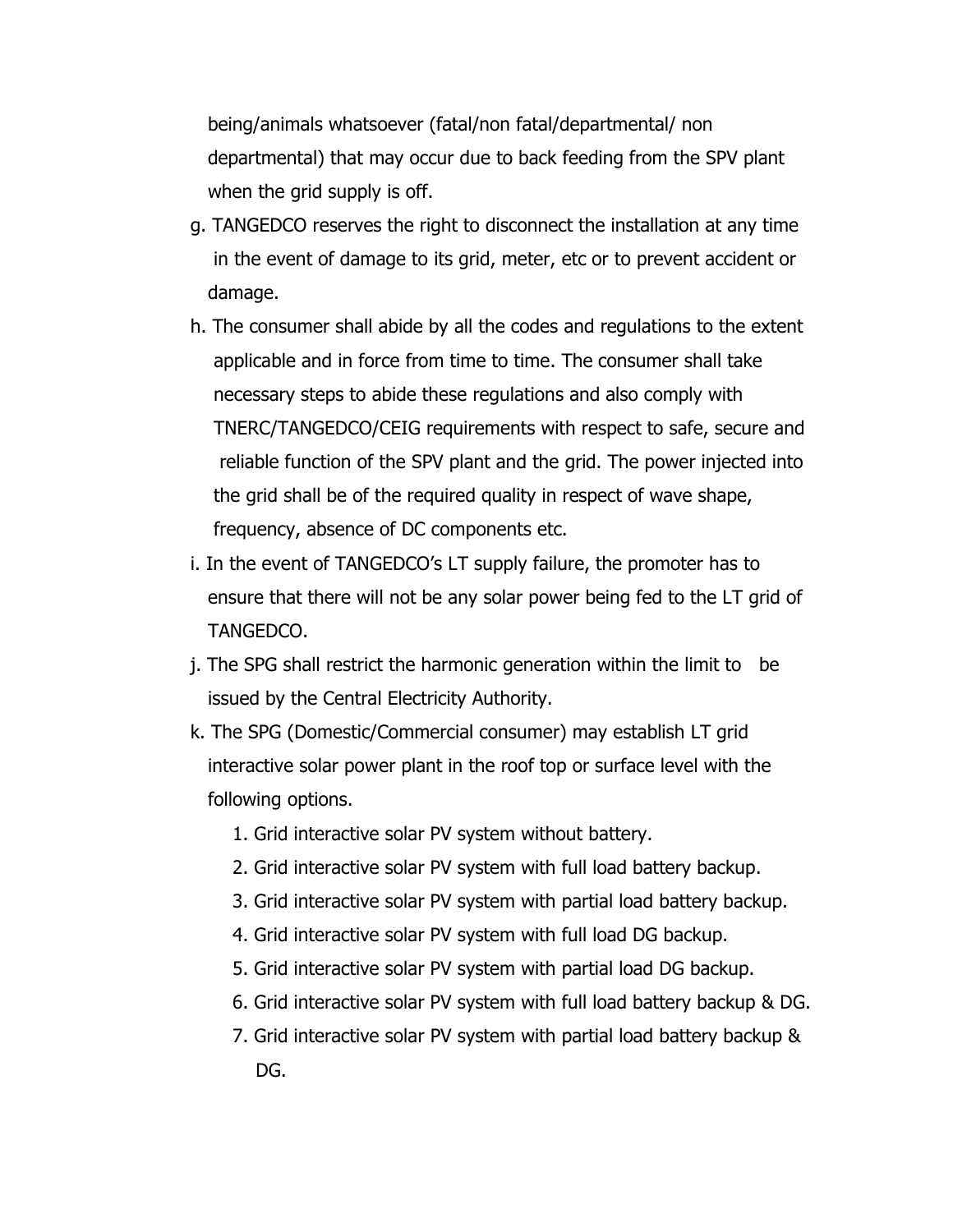The inverter standard shall be such that it should not allow solar power/battery power/DG power to extend to TANGEDCO's LT grid on failure of TANGEDCO's grid supply, irrespective of the above LT connectivity options.

5. Standards of Meter: The standards for single phase and three phase bi-directional energy meters are furnished in **Annexure A** 

6. Harmonics Standard: The required Harmonics standards are furnished in Annexure B.

7. Inverter Standard: The required Inverter standard for three phase and single phase solar power are furnished in **Annexure C**.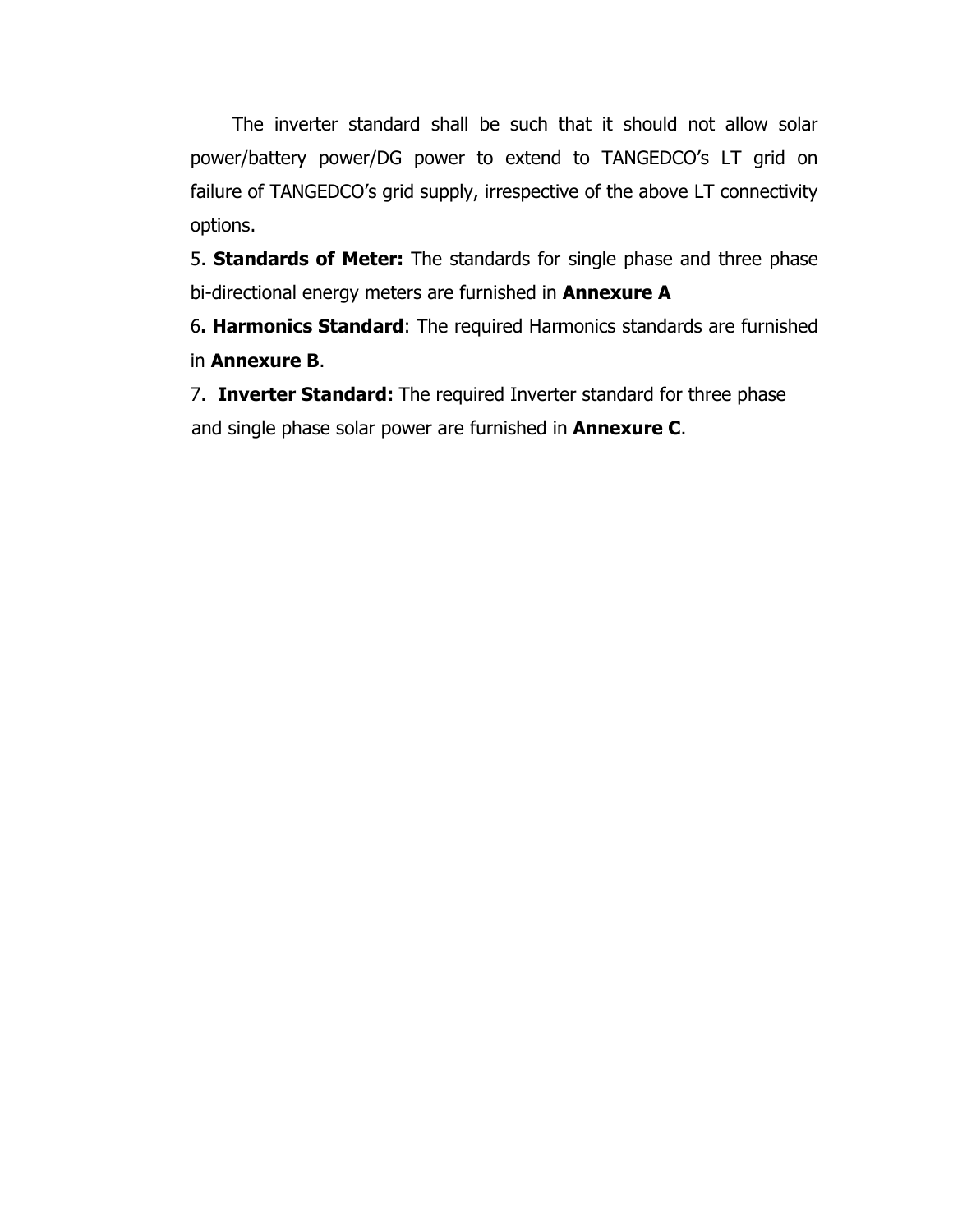## ANNEXURE A

# TECHICAL PARTICULARS OF SIGLE PHASE (5-20A)/THREE PHASE 10-60 OR 20-80 ENERGY METERS

## 1.0 FUNCTIONAL SPECIFICATION:

| 1.1                         | Applicable IS               | IS 13779 or IS 14697 depending upon accuracy                                                          |  |
|-----------------------------|-----------------------------|-------------------------------------------------------------------------------------------------------|--|
|                             |                             | of meters.                                                                                            |  |
| $\overline{1.2}$            | <b>Regulations</b>          | CEA Regulations on "Installation and Operation                                                        |  |
|                             |                             | of Meters:",2006                                                                                      |  |
| 1.3                         | <b>Accuracy Class Index</b> | 1.0 or better up to 650 V                                                                             |  |
| 1.4                         | Voltage                     | 415 Volt(P-P), +20% to -40% Vref, however the                                                         |  |
|                             |                             | meter should withstand the maximum system                                                             |  |
|                             |                             | voltage i.e. 440 volts continuously.                                                                  |  |
| 1.5                         | <b>Display</b>              | a) LCD (Six digits), pin type                                                                         |  |
| 1.6                         | Power factor range          | Zero lag - unity- zero lead                                                                           |  |
| 1.7                         | Display parameters          | a) Display parameters :                                                                               |  |
|                             |                             | LCD test, KWH import, KWH export, MD in KW                                                            |  |
|                             |                             | export, MD in KW import, Date & Time, AC                                                              |  |
|                             |                             | voltages, power factor and meter<br>current<br>and                                                    |  |
|                             |                             | cover open tamper with date and time (Cumulative KWH                                                  |  |
|                             |                             | will be indicated continuously by default & other arameters                                           |  |
|                             |                             | through push-button)                                                                                  |  |
|                             |                             | b) Display order shall be as per Annexure                                                             |  |
| 1.8                         | <b>Power Consumption</b>    | Less than 1 Watt & 4VA in Voltage circuit and 2                                                       |  |
|                             |                             | <b>VA for Current circuit</b>                                                                         |  |
| 1.9                         | <b>Starting current</b>     | $0.2\%$ of Ib                                                                                         |  |
| 1.10                        | Frequency                   | 50 Hz with $+$ / - 5% variation                                                                       |  |
| 1.11                        | <b>Test Output Device</b>   | Flashing LED visible from the front                                                                   |  |
| 1.12<br><b>Billing data</b> |                             | a) Meter serial number, Date and time, KWH                                                            |  |
|                             |                             | import, KWH export, MD in KW (both export and                                                         |  |
|                             |                             | import), History of KWH import and export, &                                                          |  |
|                             |                             | MD(both export & import) for last 6 billing cycles                                                    |  |
|                             |                             | along with TOD readings.                                                                              |  |
|                             |                             | b) All these data shall be accessible for reading,                                                    |  |
|                             |                             | recording and spot billing by downloading through<br>optical port on MRI or Laptop computers at site. |  |
|                             |                             |                                                                                                       |  |
|                             |                             |                                                                                                       |  |
|                             | 1.13 MD Registration        | a) Meter shall store MD in every 30 min. period                                                       |  |
|                             |                             | along with date & time. At the end of every 30                                                        |  |
|                             |                             | min, new MD shall be compared with previous                                                           |  |
|                             |                             | MD and store whichever is higher and the same                                                         |  |
|                             |                             | shall be displayed.<br>b) It should be possible to reset MD automatically                             |  |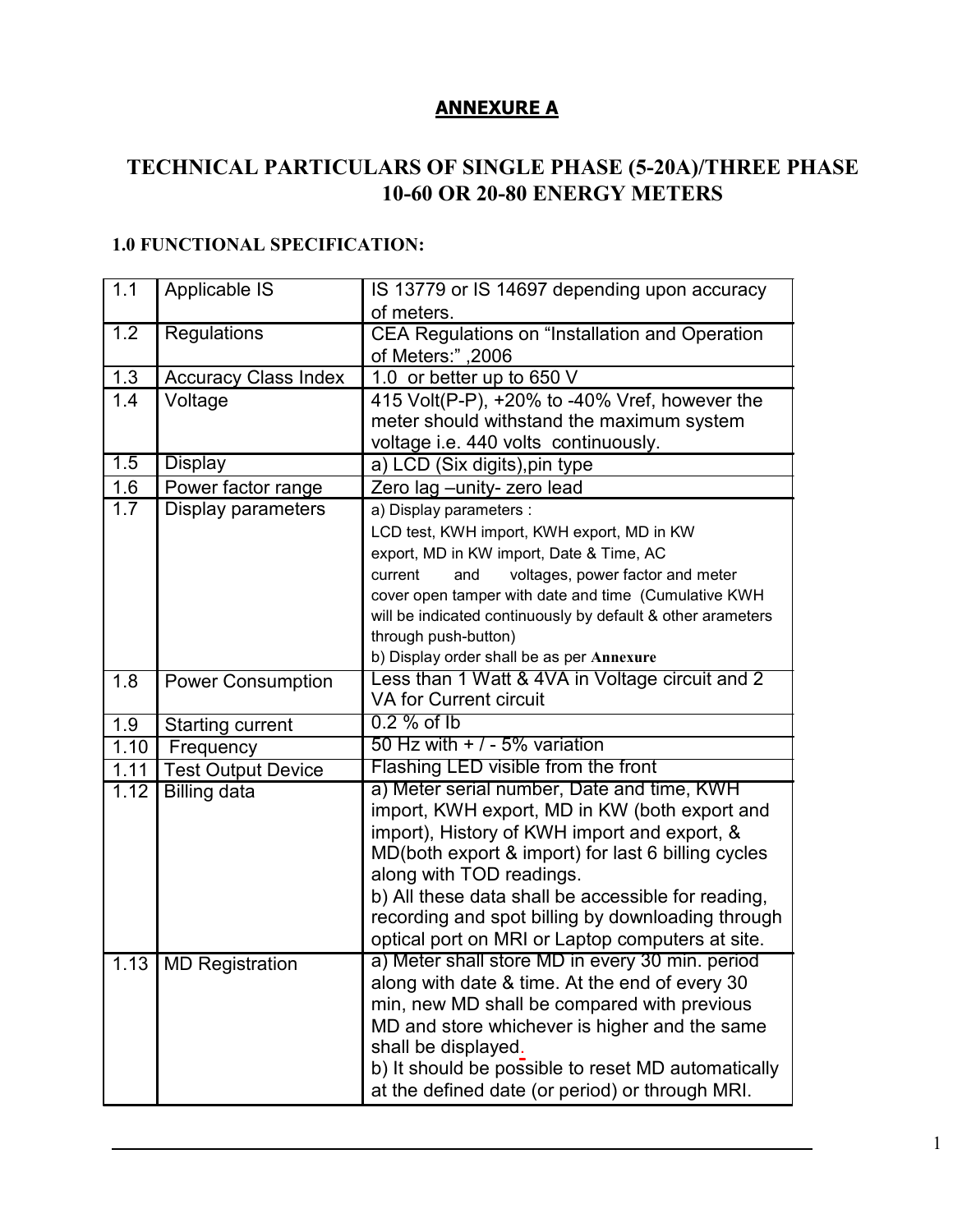|                       |                                              | c) Manual MD resetting using sealable push                                                                                                                                                                                                                                                                                                                                                                                                                                                                                                                                                                                                                                                                                                                                                                       |
|-----------------------|----------------------------------------------|------------------------------------------------------------------------------------------------------------------------------------------------------------------------------------------------------------------------------------------------------------------------------------------------------------------------------------------------------------------------------------------------------------------------------------------------------------------------------------------------------------------------------------------------------------------------------------------------------------------------------------------------------------------------------------------------------------------------------------------------------------------------------------------------------------------|
|                       |                                              | button is an optional.                                                                                                                                                                                                                                                                                                                                                                                                                                                                                                                                                                                                                                                                                                                                                                                           |
| 1.14                  | Auto Reset of MD                             | Auto reset date for MD shall be indicated at the<br>time of finalizing GTP and provision shall be<br>made to change MD reset date through MRI even<br>after installation of meter on site.                                                                                                                                                                                                                                                                                                                                                                                                                                                                                                                                                                                                                       |
|                       | 1.15 <b>TOD</b> metering                     | Meter shall be capable of Time of use metering<br>for KWH, and MD in KW with 8 time zones<br>(programmable on site through CMRI)                                                                                                                                                                                                                                                                                                                                                                                                                                                                                                                                                                                                                                                                                 |
| 1.16                  | <b>Security feature</b>                      | Programmable facility to restrict the access to the<br>information recorded at different security level<br>such as read communication, communication<br>write etc                                                                                                                                                                                                                                                                                                                                                                                                                                                                                                                                                                                                                                                |
| $1.17$ $\overline{ }$ | <b>Memory</b>                                | Non volatile memory independent of battery<br>backup, memory should be retained up to 10 year<br>in case of power failure                                                                                                                                                                                                                                                                                                                                                                                                                                                                                                                                                                                                                                                                                        |
| 1.18                  | Software &<br>communication<br>compatibility | a) Optical port with RS 232 compatible to transfer<br>the data locally through CMRI & remote through<br>PSTN / Optical fiber / GSM / CDMA / RF / any<br>other technology to the main computer.<br>b) The Supplier shall supply Software required for<br>CMRI & for the connectivity to AMR modules. The<br>supplier shall also provide training for the use of<br>software. The software should be compatible to<br>Microsoft Windows systems (Windows 98<br>system). The software should have polling feature<br>with optional selection of parameters to be<br>downloaded for AMR application.<br>c) Copy of operation manual shall be supplied.<br>d) The data transfer (from meter to CMRI / AMR<br>equipment) rate should be minimum 1200 bps.<br>e) The Supplier shall provide meter reading<br>protocols. |
| 1.19                  | <b>Climatic conditions</b>                   | a) IS: 13779 or IS: 14697 for climatic conditions.<br>b) The meter should function satisfactorily in India<br>with high end temperature as 60°C and humidity<br>up to 96%.                                                                                                                                                                                                                                                                                                                                                                                                                                                                                                                                                                                                                                       |
| 1.20                  | <b>Meter Sealing</b>                         | As per CEA Regulations, Supplier shall affix one<br>Utility /buyer seal on side of Meter body as<br>advised and record should be forwarded to<br>Buyer.                                                                                                                                                                                                                                                                                                                                                                                                                                                                                                                                                                                                                                                          |
| 1.21                  | Guarantee /                                  | 10 Years.                                                                                                                                                                                                                                                                                                                                                                                                                                                                                                                                                                                                                                                                                                                                                                                                        |
| 1.22                  | Warranty<br>Insulation                       | A meter shall withstand an insulation test of 4 KV                                                                                                                                                                                                                                                                                                                                                                                                                                                                                                                                                                                                                                                                                                                                                               |
|                       |                                              | and impulse test at 8 KV                                                                                                                                                                                                                                                                                                                                                                                                                                                                                                                                                                                                                                                                                                                                                                                         |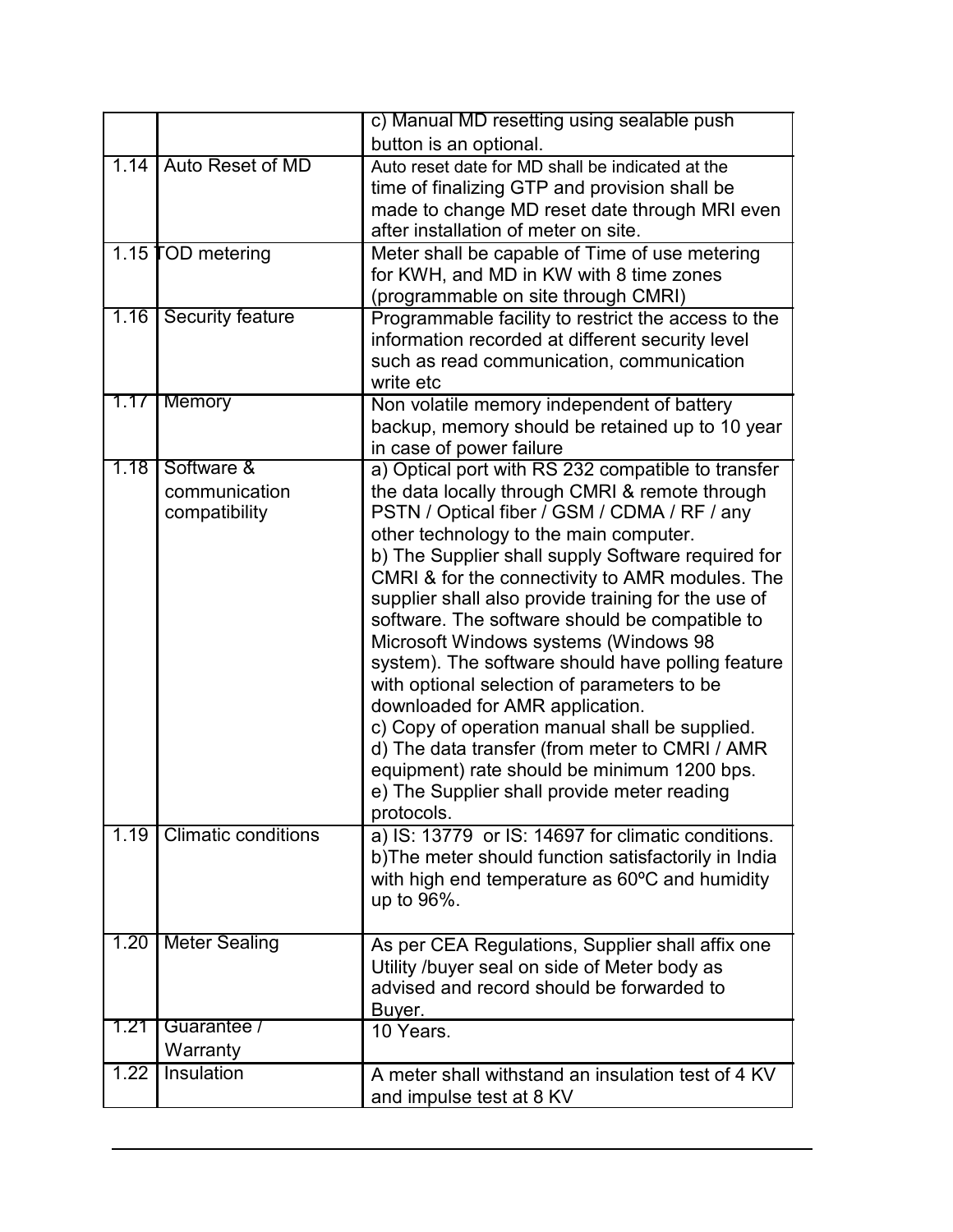| -23  | Resistance of                | The terminal block and Meter case shall have       |  |
|------|------------------------------|----------------------------------------------------|--|
|      | heat and fire                | safety against the spread of fire. They shall not  |  |
|      |                              | be ignited by thermal overload of live parts in    |  |
|      |                              | contact with them as per the relevant IS.          |  |
| 1.24 | <b>Battery</b>               | Lithium with guaranteed life of 15 Years           |  |
| 1.25 | RTC & Micro                  | The accuracy of RTC shall be as per                |  |
|      | controller                   | relevant IEC / IS standards                        |  |
| 1.26 | P.C.B.                       | Glass Epoxy, fire resistance grade                 |  |
|      |                              | FR4, with minimum thickness 1.6 mm                 |  |
| 1.27 | <b>Power ON/Off hrs:</b>     | Along with billing history parameters, meter shall |  |
|      |                              | log monthly ON/ Off hrs as history.                |  |
| 1.28 | <b>Tamper Logging</b>        | Last 200 events of Magnetic tamper; single wire    |  |
|      |                              | tamper and top cover tamper shall be logged in     |  |
|      |                              | memory along with Occurrence and restoration       |  |
|      |                              | event data. Logic of defining tamper and OBIS      |  |
|      |                              | code shall be agreed before supply of meter.       |  |
| 1.29 | <b>Protection</b><br>against | Meter shall continue to record energy or log the   |  |
|      | HV spark:                    | event, incase it is disturbed externally using a   |  |
|      |                              | 35KV spark gun/ ignition coil.                     |  |
|      |                              |                                                    |  |
|      |                              |                                                    |  |

# 2. TAMPER & ANTI-FRAUD DETECTION/EVIDENCE FEATURES

The meter shall not get affected by any remote control device & shall continue recording energy at least under any one or combinations of the following conditions:

|     | I/C & O/G Interchanged                                          | Meter should record forward energy |  |
|-----|-----------------------------------------------------------------|------------------------------------|--|
| 2.2 | Phase & Neutral Interchanged                                    | Meter should record forward energy |  |
| 2.3 | I/C Neutral Disconnected,                                       | Meter should record forward energy |  |
|     | O/G Neutral & Load Connected to                                 |                                    |  |
|     | Earth.                                                          |                                    |  |
|     | I/C Neutral disconnected.                                       | Meter should record forward energy |  |
|     | O/G Neutral Connected To Earth                                  |                                    |  |
|     | Through Resistor & Load Connected                               |                                    |  |
|     | To Earth.                                                       |                                    |  |
| 2.5 | I/C Neutral connected,                                          | Meter should record forward energy |  |
|     | O/G Neutral Connected To Earth                                  |                                    |  |
|     | Through Resistor & Load Connected                               |                                    |  |
|     | To Earth.                                                       |                                    |  |
| 2.6 | I/C (Phase & Neutral) Interchanged,                             | Meter should record forward energy |  |
|     | Load Connected To Earth.                                        |                                    |  |
| 2.7 | I/C & O/G (Phase or Neutral) Meter should record forward energy |                                    |  |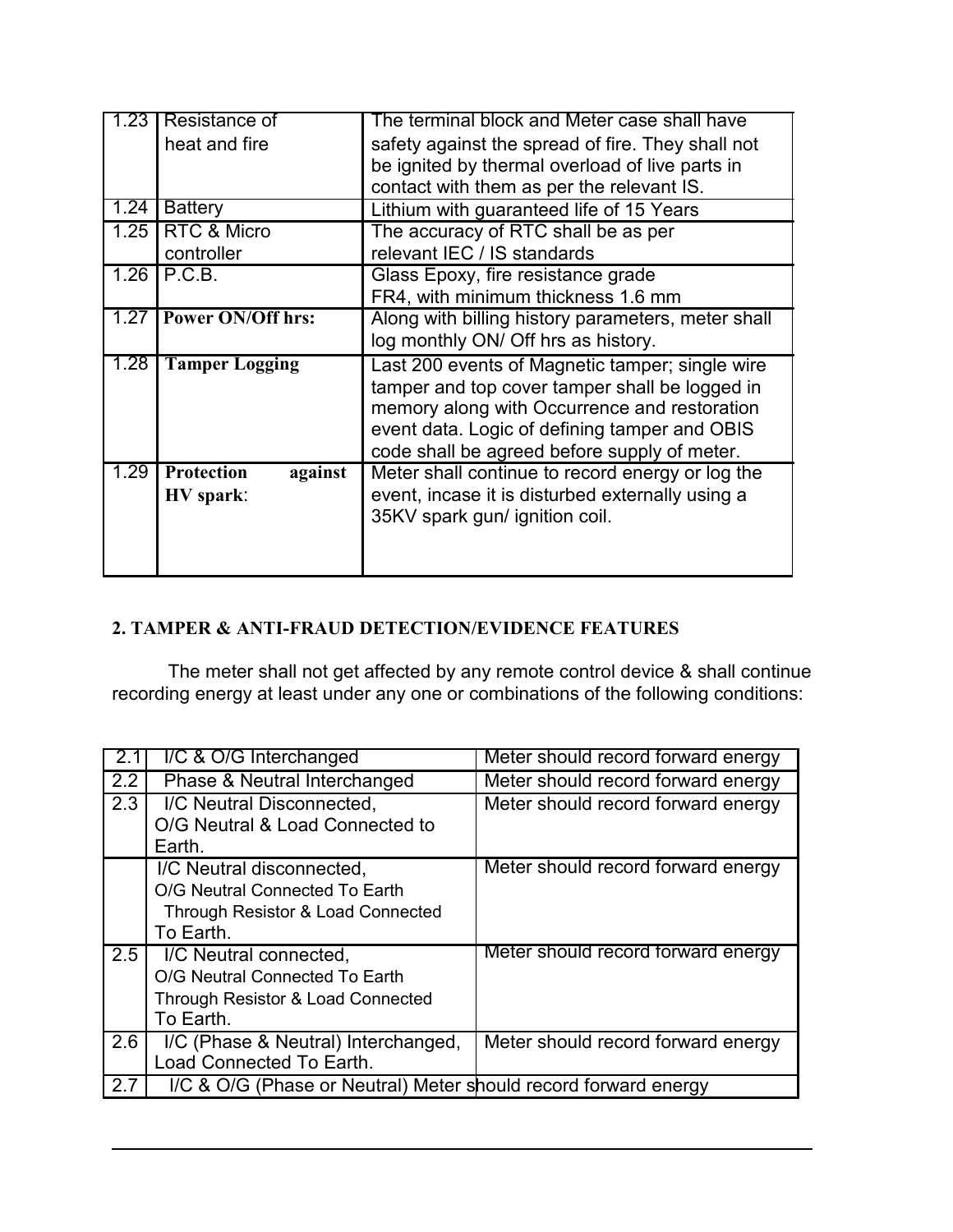| <b>3.0 INFLUENCE PARAMETERS</b> |  |
|---------------------------------|--|
|                                 |  |

The meter shall work satisfactorily with guaranteed accuracy limit under the presence of the following influence quantities.

a) External magnetic field – 0.5 Tesla.

- b) Electromagnetic field induction,
- c) Radio frequency interference,
- d) Vibration etc,
- e) Waveform 10% of 3rd harmonics,
- f) Voltage variation,
- g) Electro magnetic H.F. Field,
- h) D.C. immunity test,

## **ANNEXURE**

## DISPLAY SEQUENCE FOR THE PARAMETERS

## A Default Display:

Cumulative KWH to be displayed continuously without decimal

## B On-demand Display:

After using pushbutton the following parameters should be displayed.

- 1. LCD test
- 2. Date
- 3. Real Time
- 4. Current MD in kW
- 5. Current kW generated by solar system
- 5. Last month billing Date
- 6. Last month billing KWH reading
- 7. Last month billing Maximum Demand in KW
- 8. Last month billing Maximum Demand in KW occurrence Date
- 9. Last month billing Maximum Demand in KW occurrence Time
- 10. Instantaneous AC Current and Voltages
- 11. Power Factor
- 12. Display for Tamper
- 13. MD reset count
- 14. % THD of current harmonics R,Y,B
- 15. % THD of voltage harmonics R,Y,B
- 16. % THD above threshold value with date and time

Note: The meter display should return to Default Display mode (mentioned above) if the 'push button' is not operated for more than 6 seconds.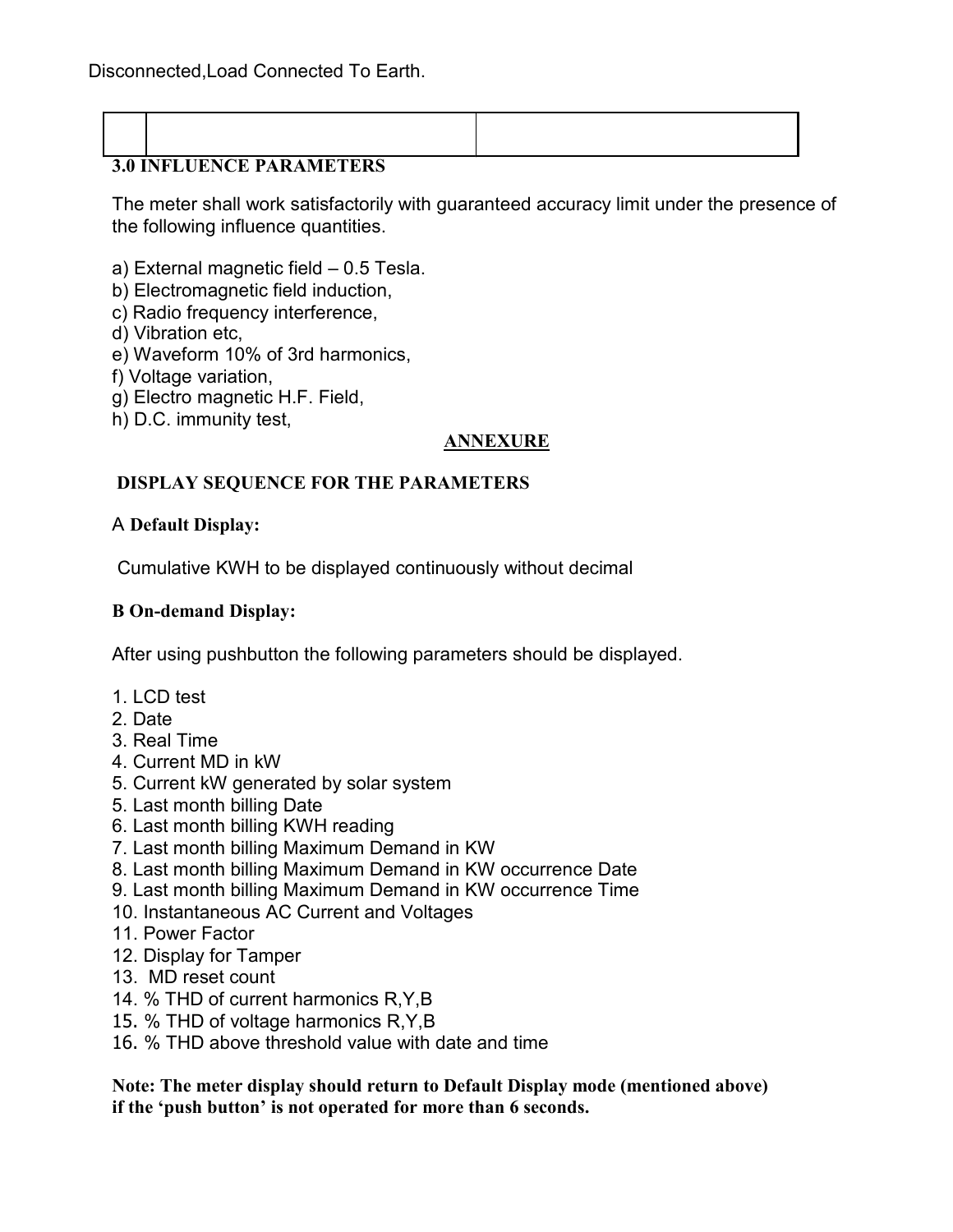### ANNEXURE B

#### HARMONICS STANDARD

 As per the standard of IEEE 519, the permissible individual harmonics level shall be less than 3% (for both voltage and current harmonics) and Total Harmonics Distortion (THD) for both voltage and current harmonics of the system shall be less than 5%.

#### ANNEXURE C

## Inverter Standards

Inverter should comply with IEC 61683/IS 61683 for efficiency and Measurements and should comply IEC 60068-2 (1,2,14,30) / Equivalent BIS Standard for environmental testing.

Inverter should supervise the grid condition continuously and in the event of grid failure (or) under voltage (or) over voltage, Solar System should be disconnected by the circuit Breaker / Auto switch provided in the inverter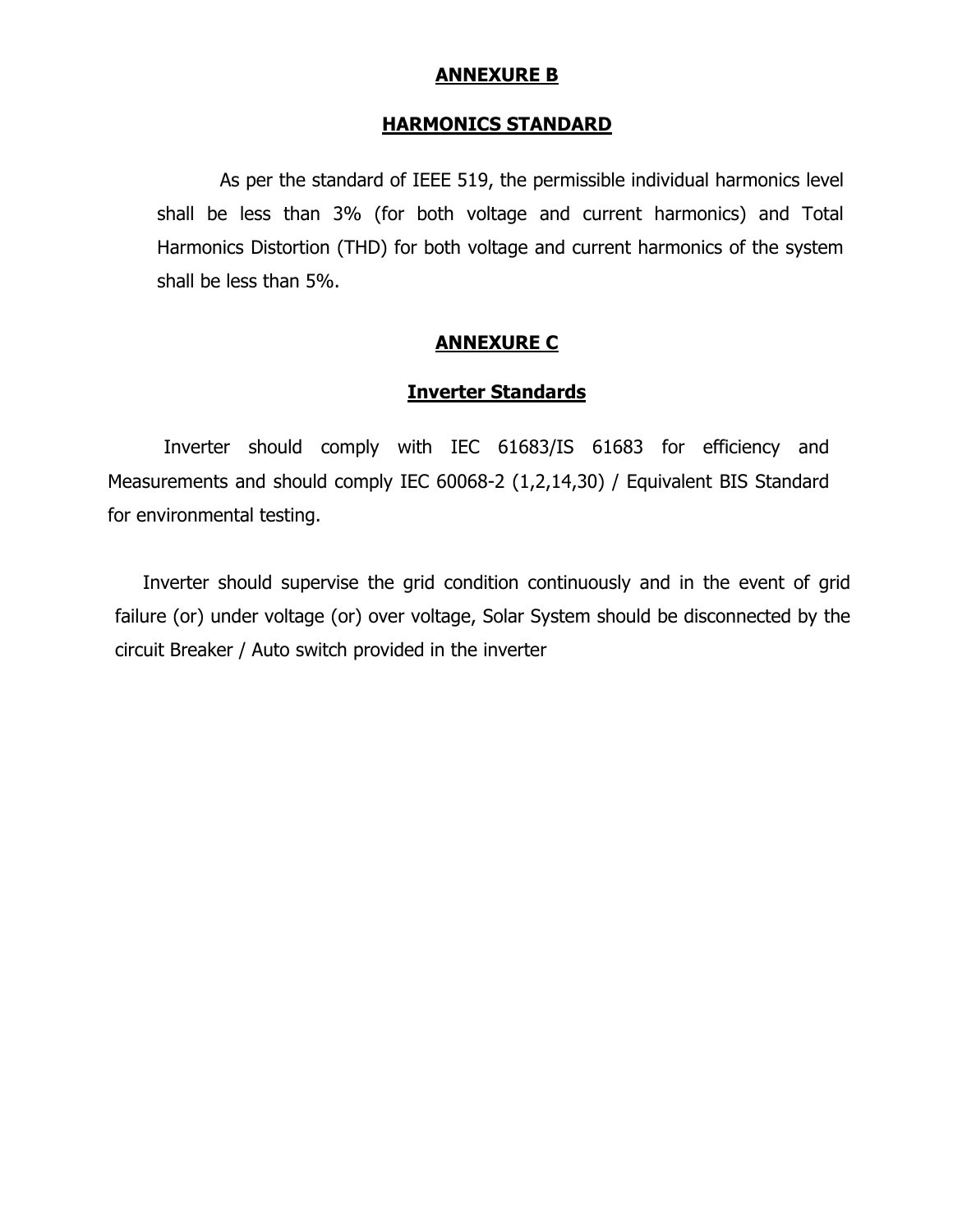# Roof Top Solar with Battery